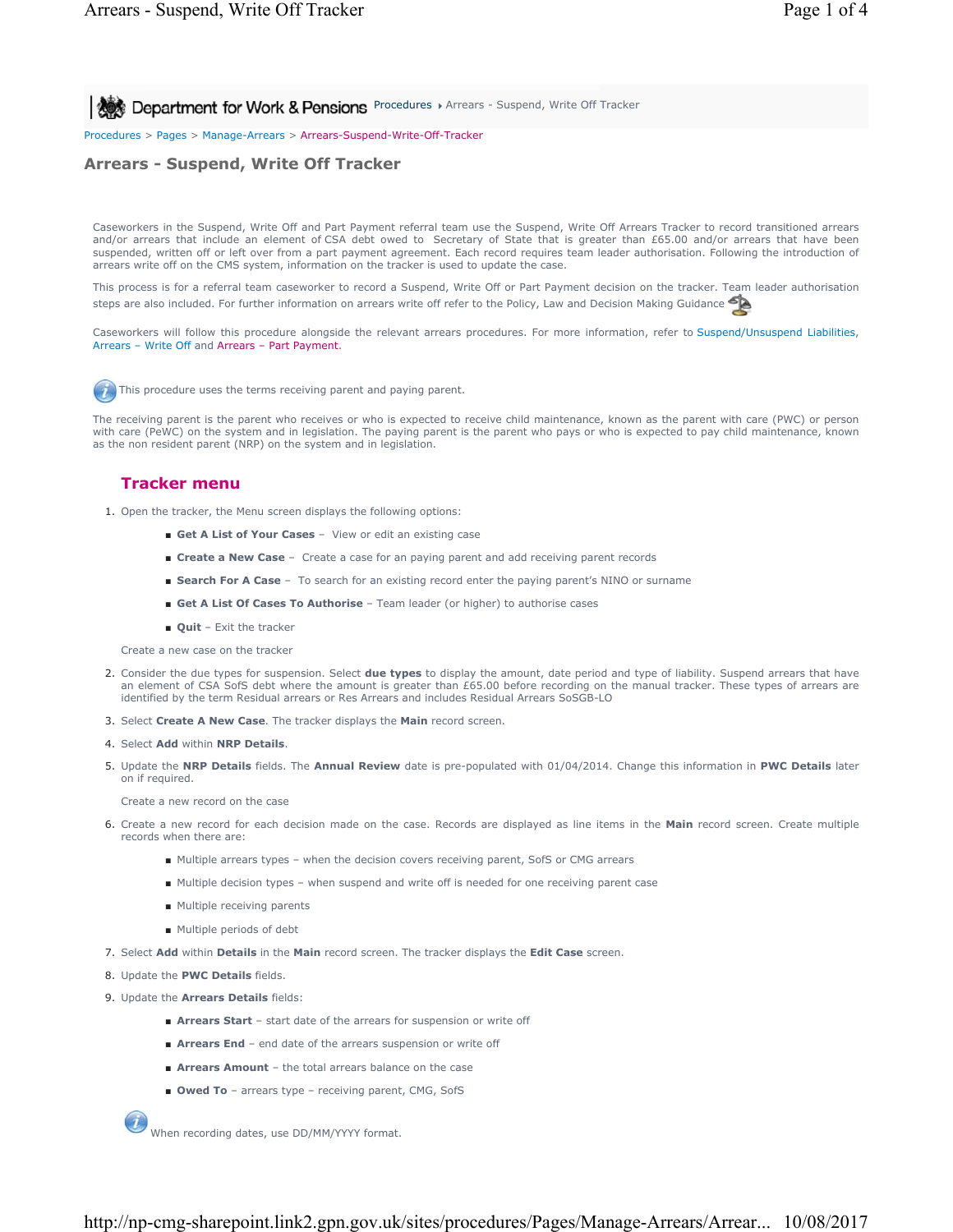### **Suspend arrears**

- 10. Update the Action fields:
	- **Action Taken** select **Suspend**
	- **Action Amount**  the amount included in the decision
	- **Action Date** the date completing all of the system action and updating the tracker
	- **Reason** select the relevant reason code
- 11. Record the decision in the free text field selecting **Add Comment**.
- 12. Select **Update** to save the record.
- 13. For multiple decisions, create a new record by referring to step 5. Once the decision has been recorded, select Save & Exit to return to the **Menu** screen.

The record can be amended if required by selecting **View / Edit** before exiting to the **Menu** screen. For example when correcting an error before team leader authorisation.

14. Once the decsion has been recorded ask your team leader to authorise them. Pass on the paying parent's name and NINO so that you team leader can access the case.

Don't make any further amendments to the record/s once your team leader has authorised them. If a decision needs to be changed refer to **step 27** and resubmit for team leader authorisation.

15. Once the decision/s have been authorised, send the details to the Finance team by referring to **step 64**.

## **Write off arrears**

- 16. Update the Action fields:
	- **Action Taken**  select Write Off
	- **Action Amount** the amount included in the decision
	- **Action Date** the date of completion of all the system action and update to the tracker
	- **Reason** select the relevant reason code
- 17. Record the decision in the free text field by selecting **Add Comment**.
- 18. Select **Update** to save the record.
- 19. For multiple decisions, create a new record by referring to step 5. Once the decison has been recorded, select Save & Exit to return to the Menu screen.

The decison can be amended if required by selecting **View / Edit** before exiting to the Menu screen. For example when correcting an error before team leader authorisation.

20. Once the decison has been recorded ask your team leader to authorise them. Pass on the paying parent's name and NINO so that you team leader can access the case.

Don't make any further amendments to the record/s once the team leader has authorised them. If the decision needs to be changed on, refer to **step 27** and resubmit for team leader authorisation.

21. Once the decision/s have been authorised, send the details to the Finance team by referring to **step 64**.

## **Part payment**

- 22. Update the Action fields:
	- **Action Taken** select Part Payment
	- **Action Amount** the amount included in the write off decision
	- **Part Pay Amount** the amount of the part payment
	- **Action Date** the date of completion of all system action and update to the tracker
	- **Part Pay Date** the date of the part payment
	- **Reason** select the relevant reason code
- 23. Record the decision in the free text field by selecting **Add Comment**.
- 24. Select **Update** to save the record.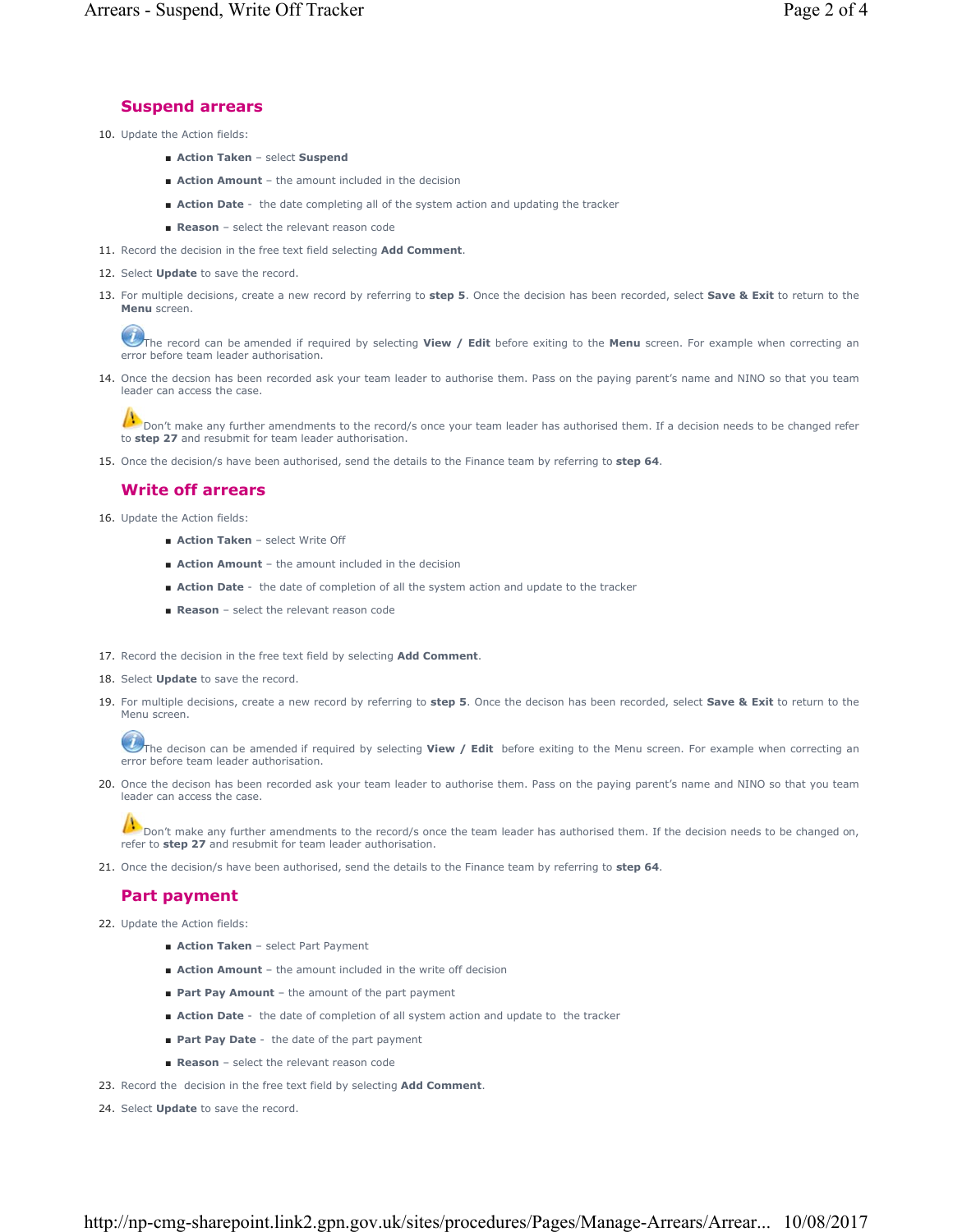For multiple decisions, create a new record by referring to **step 5**. Once the decision has been recorded, select **Save & Exit** to return to the 25. **Menu** screen.

The decision can amended if required by selecting **View / Edit** before exiting to the **Menu** screen. For example when correcting an error before team leader authorisation.

26. Once the decision has been recorded ask your team leader for authorisation. Pass on the paying parent's name and NINO so that you team leader can access the case.

Don't make any further amendments to the record/s once the team leader has authorised them. If the decision needs to be changed refer to **step 27** and resubmit for team leader authorisation.

27. Once the decision/s have been authorised, send the details to the Finance team by referring to **step 64**.

### **Supersede a record**

- 28. If a decison needs to be changed or needs to be recorded at a later date it can be done on the tracker. Refer to the relevant procedures before taking this action.
- Open the relevant case on the tracker by selecting **Get A List of Your Cases** in the **Menu** screen. Select **Open Case** to see the **Main** 29. screen.
- 30. Select the line item with the decision that needs to be superseded. Then select **Supersede**.

#### **Supersede – suspended arrears**

- 31. A record for suspended arrears can be amended. For example when you need to unsuspend the arrears or change some details within the decision.
- When **Supersede** is selected, the tracker will display the **New Case** screen with the original decision. Update the **Action fields** to reflect 32. the new decision.
- 33. To unsuspend the arrears, update **Action Taken** to **Unsuspend**.
- 34. Record the decision in the free text field by selecting **Add Comment**.
- 35. Select **Update** to save the record.
- 36. Once the suspend decision has been superseded, a new record will be created, and the original will become read only. In the Main screen, the **Superseded By** column will display the line item with the current decision.
- 37. Ask your team leader to authorise the decision. Pass on the paying parent's name and NINO so that your team leader can access the case.

Don't make any further amendments to the record once the team leader has authorised it. If you need to change the decision, supersede it by following the previous steps.

38. Once the decision/s have been authorised, send the details to the Finance team by referring to **step 64**.

#### **Supersede – arrears write off**

- 39. A write off decision can be reversed in some rare circumstances, if the write off is no longer valid. For more information refer to Policy and Decision Making Guidance.
- 40. When Supersede is selected, the tracker will display the New Case screen with the original decision. Update the Action fields to reflect the new decision.
- 41. To reverse write off, update **Action Taken** to **Reversal of Write Off**.
- 42. Update the **Reason** with the relevant reason code.
- 43. Record the decision in the free text field by selecting **Add Comment**.
- 44. Select **Update** to save the record.
- 45. Once the write off decision has been superseded, a new record will be created, and the original will become read only. In the Main screen, the **Superseded By** column will display the line item with the current decision.
- 46. Ask your team leader to authorise the decision. Pass on the paying parent's name and NINO so that the team leader can access the case.

Don't make any further amendments to the record once the team leader has authorised it. If you need to change the decision, supercede it by following the previous steps.

47. Once the decision/s have been authorised, send the details to the Finance team by referring to **step 64**.

#### **Supersede – part payment**

- 48. A part payment record can be amended if the details are incorrect.
- When **Supersede** is selected, the tracker will display the **New Case** screen with the original decision. Update the **Action fields** to reflect 49. the new decision.
- 50. Record the decision in the free text field by selecting **Add Comment**.